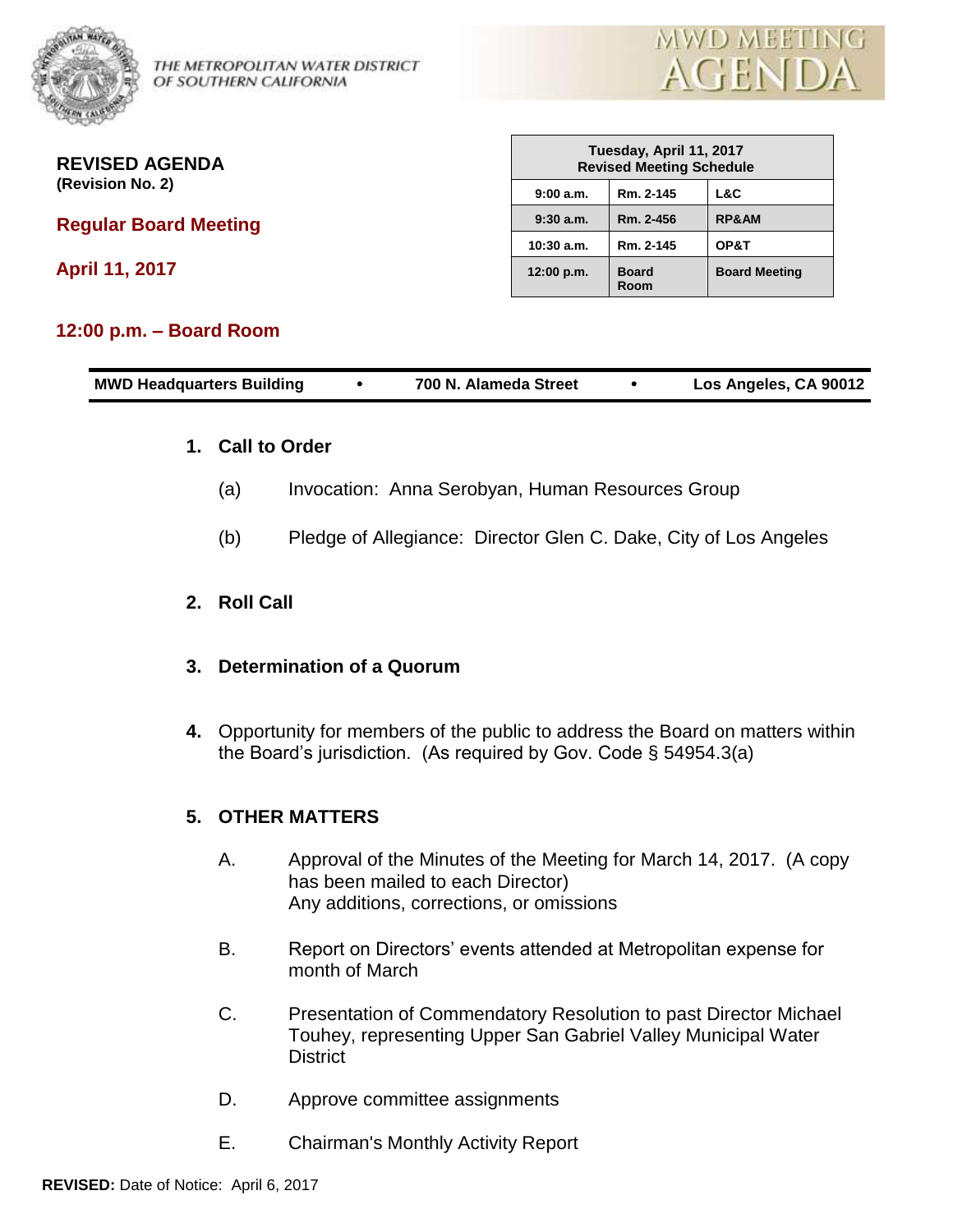# **6. DEPARTMENT HEADS' REPORTS**

- A. General Manager's summary of Metropolitan's activities for the month of March
- B. General Counsel's summary of Legal Department activities for the month of March
- C. General Auditor's summary of activities for the month of March
- D. Ethics Officer's summary of activities for the month of March

# **7. CONSENT CALENDAR ITEMS — ACTION**

**7-1** Adopt CEQA determination and appropriate \$1.32 million; and authorize design to rehabilitate finished water reservoirs at the Joseph Jensen and Henry J. Mills Water Treatment Plants (Appropriation No. 15417). (E&O)

### **Recommendation:**

**Option #1:**

**Adopt the CEQA determination that the proposed actions are categorically exempt, and**

- **a. Appropriate \$1.32 million;**
- **b. Authorize preliminary design to rehabilitate three finished water reservoirs with floating covers at the Jensen and Mills plants; and**
- **c. Authorize final design to repair the concrete roof of one finished water reservoir at the Jensen plant.**
- **7-2** Adopt CEQA determination and appropriate \$540,000; award \$325,000 procurement contract to Golden Empire Concrete Products, Inc. for a precast concrete building at Mile 12 on the Colorado River Aqueduct; and authorize installation of discharge line coupling at Gene Pumping Plant (Appropriations Nos. 15438 & 15481). (E&O)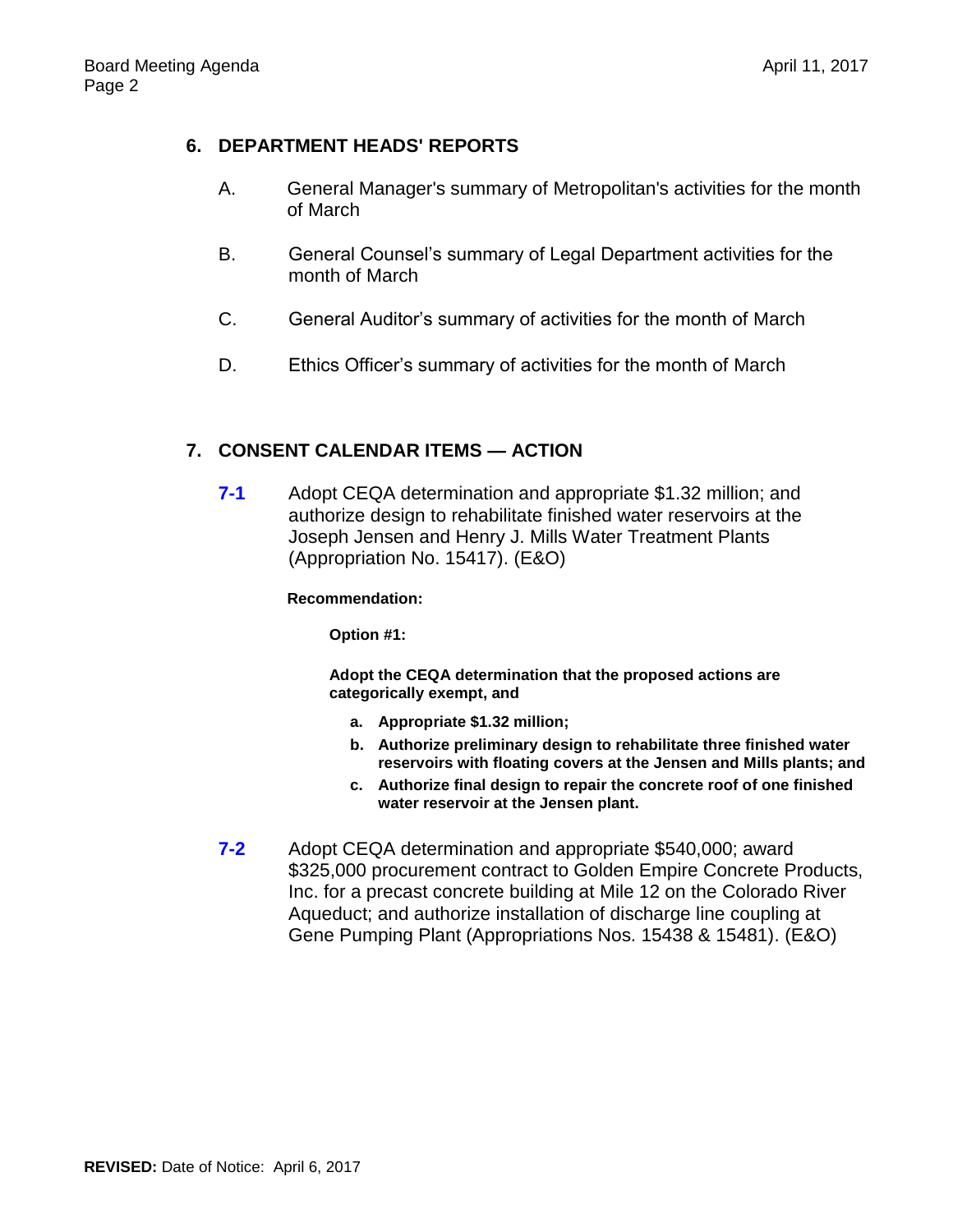**Recommendation:**

**Option #1:**

**Adopt the CEQA determination that the proposed actions are categorically exempt from CEQA, and**

- **a. Appropriate \$540,000;**
- **b. Award \$325,000 procurement contract to Golden Empire Concrete Products, Inc. for a precast concrete building for Mile 12 on the CRA; and**
- **c. Authorize installation of a discharge line isolation coupling at Gene Pumping Plant.**
- **7-3** Adopt CEQA determination and authorize increase in change order authority for the construction contract to refurbish lagoons for the Joseph Jensen Water Treatment Plant. (E&O)

### **Recommendation:**

**Option #1:**

**Adopt the CEQA determination that the proposed action is not defined as a project under CEQA, and**

**Authorize increase of \$400,000 in change order authority for the contract with Zusser Company, Inc. to refurbish solids lagoons for the Jensen plant, up to an aggregate amount not to exceed \$650,000**

**7-4** Adopt CEQA determination and appropriate \$1.35 million; and authorize design and procurement to replace chemical storage tanks at the Joseph Jensen and Henry J. Mills Water Treatment Plants (Appropriations Nos. 15486 and 15479). (E&O)

#### **Recommendation:**

**Option #1:**

**Adopt the CEQA determination that the proposed actions are categorically exempt, and**

- **a. Appropriate \$1.35 million;**
- **b. Authorize design and procurement to replace chemical storage tanks at the Jensen and Mills plants.**
- **7-5** Adopt CEQA determination and adopt resolution for the 105th Fringe Area Annexation to Eastern Municipal Water District and Metropolitan. (F&I)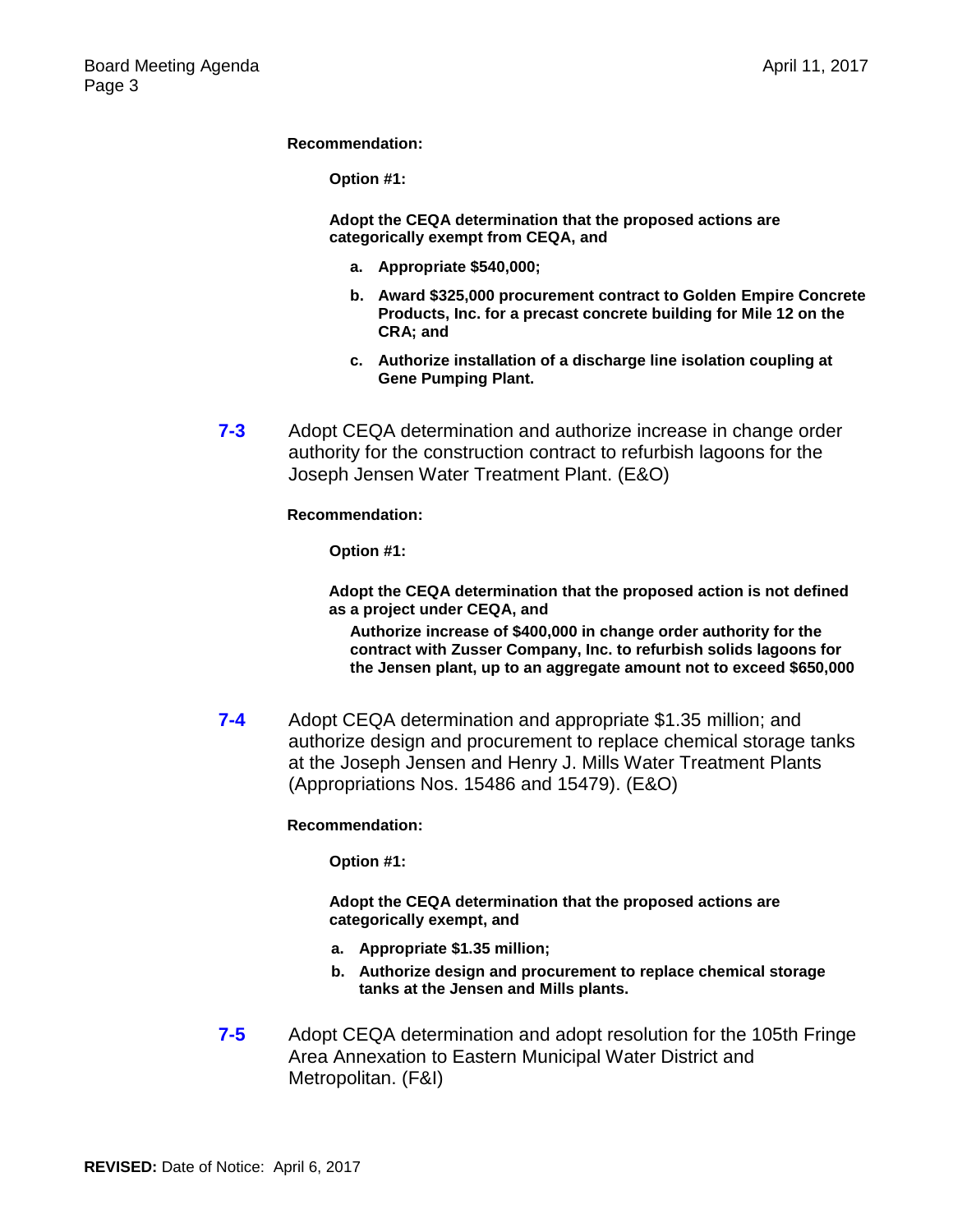**Recommendation:**

**Option #1:**

**Adopt the CEQA determination to review and consider the information provided in the 2017 Mitigated Negative Declaration and Mitigation Monitoring Reporting Program, and**

**Adopt the Lead Agency's findings related to the proposed actions; and adopt resolution granting approval for the 105th Fringe Area Annexation concurrently to Eastern and Metropolitan and establish Metropolitan's terms and conditions for the annexation as set forth in Attachment 3 of the board letter dated April 11, 2017, conditioned upon approval by Riverside County's Local Agency Formation Commission, and upon receipt of annexation fee of \$31,129.72.**

**7-6** Adopt CEQA determination and adopt resolution for the 107th Fringe Area Annexation to Eastern Municipal Water District and Metropolitan. (F&I)

**Recommendation:**

**Option #1:**

**Adopt the CEQA determination to review and consider the 2016 NOE prepared by Eastern as the Lead Agency and determine no further environmental analysis or documentation is required, and**

**Adopt resolution granting approval for the 107th Fringe Area Annexation concurrently to Eastern and Metropolitan and establish Metropolitan's terms and conditions for the annexation as set forth in Attachment 3 of the board letter dated April 11, 2017, conditioned upon approval by Riverside County's Local Agency Formation Commission, and upon receipt of annexation fee of \$16,570.24.**

**7-7** Adopt CEQA determination and adopt resolution to apply for and accept funding from the State Water Resources Control Board's Water Recycling Funding Program. (WP&S)

**Recommendation:**

**Option #1:**

**Adopt the CEQA determination that the proposed action is statutorily exempt and is not defined as a project, and** 

**Adopt revised resolution authorizing the General Manager to accept grant funding or low interest loans, if awarded, and to enter into agreements with SWRCB.**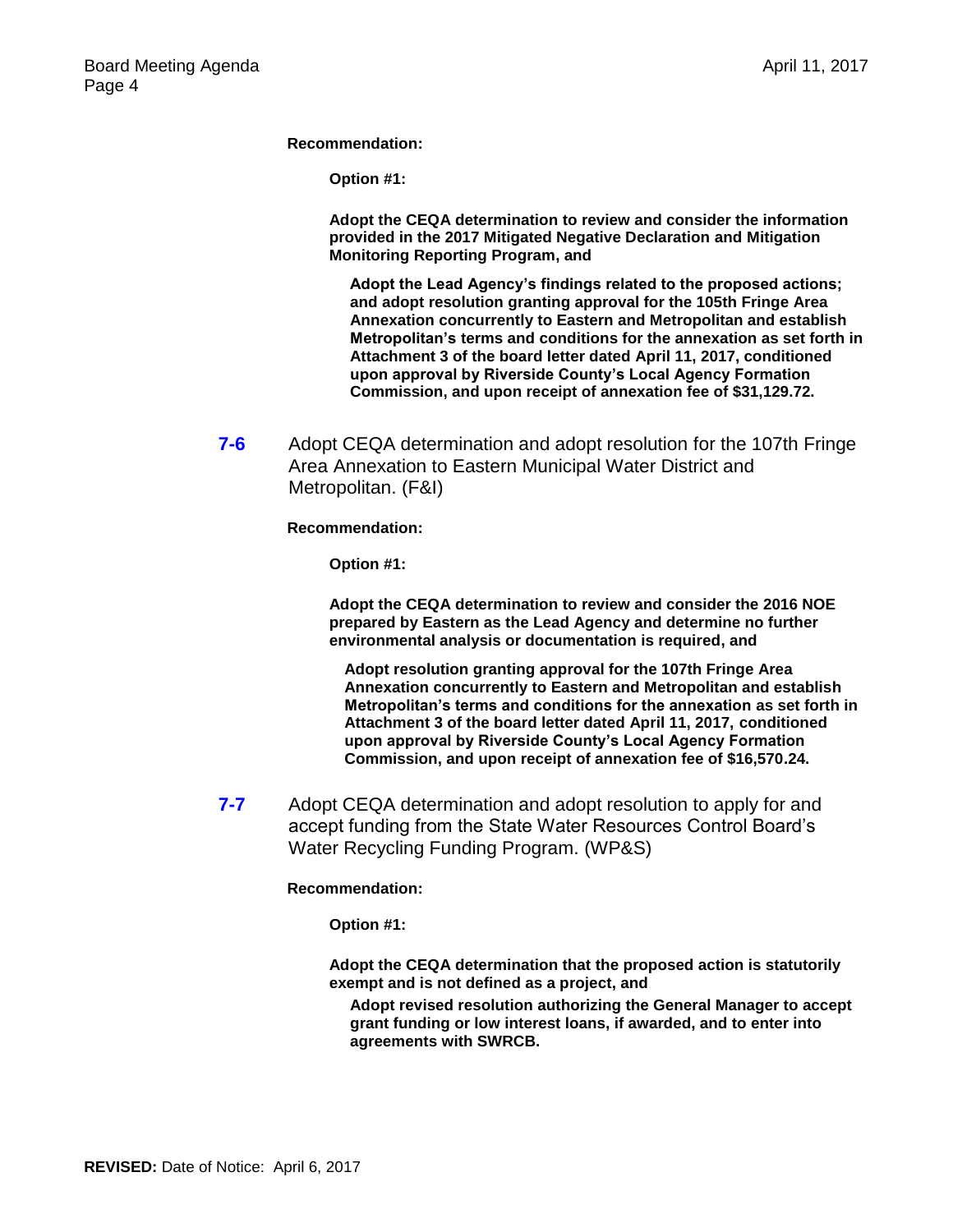**7-8** Adopt CEQA determination and amend the Administrative Code to add Conservation and Local Resources Special Committee. (L&C)

#### **Recommendation:**

**Option #1:**

**Adopt the CEQA determination that the proposed action is not defined as a project and is not subject to CEQA, and**

**Approve the changes to the Administrative Code set forth in Attachment 1 of the board letter dated April 11, 2017 to add the Conservation and Local Resources Special Committee to the Administrative Code.**

## **(END OF CONSENT CALENDAR)**

### **8. OTHER BOARD ITEMS — ACTION**

**Subject Changed 8-1** Adopt Approve CEQA determination and adopt resolution approving Treatment Charge Workgroup's proposed policy principles, recommended treatment capacity charge, and treatment capacity charge implementation. (F&I) **Added Recommendation: Option #1: Adopt the CEQA determination that the proposed action is not defined** as **a project under CEQA and is not subject to CEQA, and Adopt the Resolution Approving the Treatment Charge Workgroup's Policy Principles, Recommendation for a Treatment Capacity Charge, and Implementation of a Treatment Capacity Charge. 8-2** Adopt CEQA determination and approve resolutions fixing and adopting a Readiness-to-Serve Charge and a Capacity Charge for calendar year 2018. (F&I)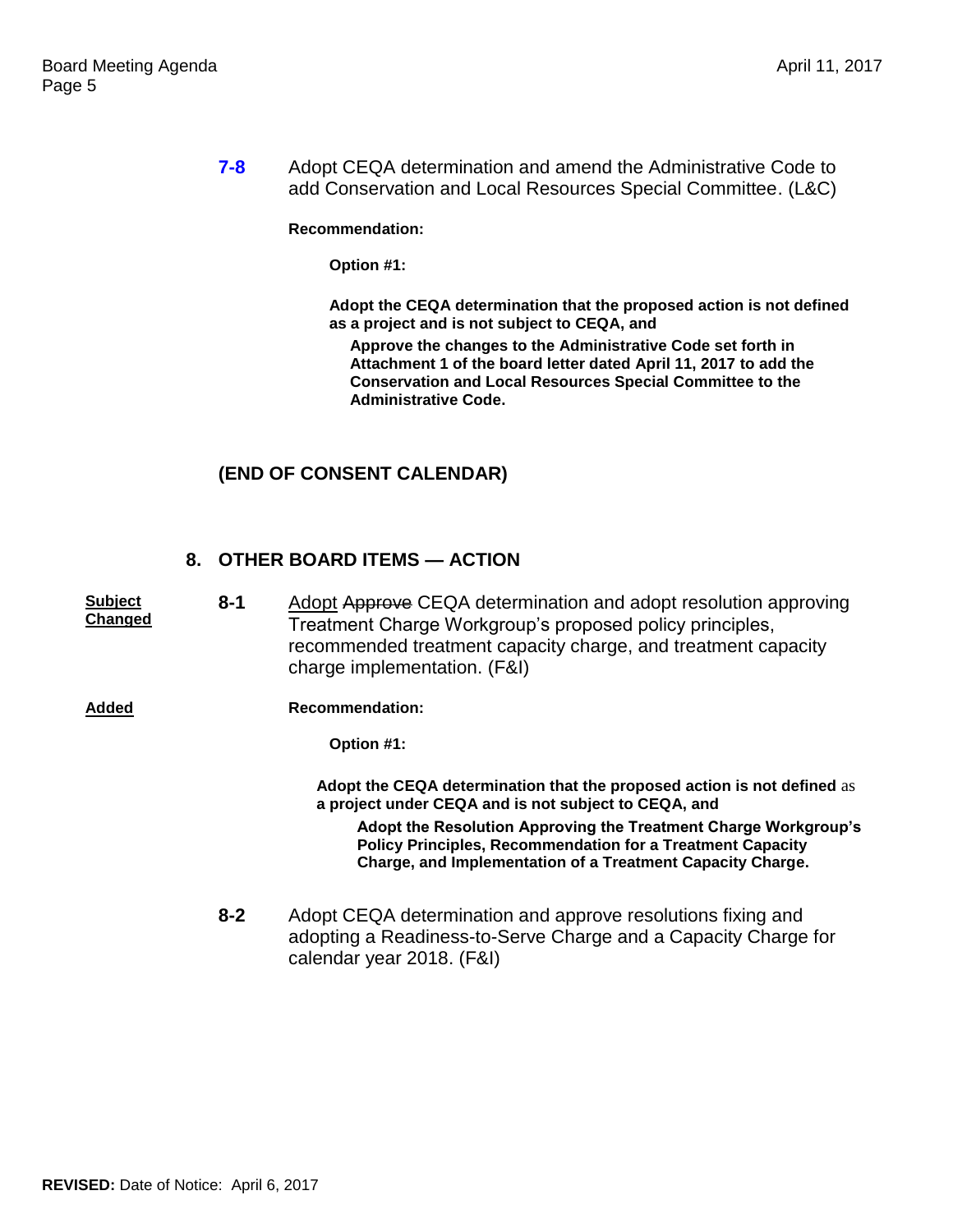| <b>Added</b> | <b>Recommendation:</b>                                                                                                                                                                                                                                                                                                                                                                                   |
|--------------|----------------------------------------------------------------------------------------------------------------------------------------------------------------------------------------------------------------------------------------------------------------------------------------------------------------------------------------------------------------------------------------------------------|
|              | Option #1:                                                                                                                                                                                                                                                                                                                                                                                               |
|              | Adopt the CEQA determination that the proposed action is not defined<br>as a project under CEQA and is not subject to CEQA, and<br>a. Adopt Resolution Fixing and Adopting a Readiness-to-Serve<br>Charge Effective January 1, 2018, as set forth in the form of<br>Attachment 1 of the board letter dated April 11, 2017, using the<br>charge shown in Section 4 of the Resolution; and                 |
|              | b. Adopt Resolution Fixing and Adopting a Capacity Charge effective<br>January 1, 2018, as set forth in the form of Attachment 2 of the<br>board letter dated April 11, 2017, using the charge shown in<br>Section 5 of the Resolution.                                                                                                                                                                  |
| $8 - 3$      | Adopt CEQA determination and appropriate \$23.73 million; and<br>authorize: (1) full-scale control and electrical system upgrades at<br>Hiram W. Wadsworth Pumping Plant; (2) \$15,993,000 agreement<br>with Glenmount Global Solutions; and (3) increase of \$630,000 to<br>agreement with Power-Tech Engineers, Inc., for a new not-to-exceed<br>total of \$1,974,000 (Appropriation No. 15467). (E&O) |
|              | <b>Recommendation:</b>                                                                                                                                                                                                                                                                                                                                                                                   |
|              | Option #1:                                                                                                                                                                                                                                                                                                                                                                                               |
|              | Adopt the CEQA determination that the proposed actions are<br>categorically exempt, and                                                                                                                                                                                                                                                                                                                  |
|              | a. Appropriate \$23.73 million;                                                                                                                                                                                                                                                                                                                                                                          |
|              | b. Authorize \$15,993,000 agreement with Glenmount Global<br>Solutions;                                                                                                                                                                                                                                                                                                                                  |
|              | Authorize increase of \$630,000 to an agreement with<br>с.<br>Power-Tech Engineers, Inc., for a new not-to-exceed total<br>of \$1,974,000; and                                                                                                                                                                                                                                                           |
|              | d. Authorize full-scale control and electrical system upgrades at<br>Wadsworth pumping plant.                                                                                                                                                                                                                                                                                                            |
| $8 - 4$      | Adopt CEQA determination and authorize the General Manager to<br>enter into Cyclic Agreements with Metropolitan's member agencies.<br>(WP&S)                                                                                                                                                                                                                                                             |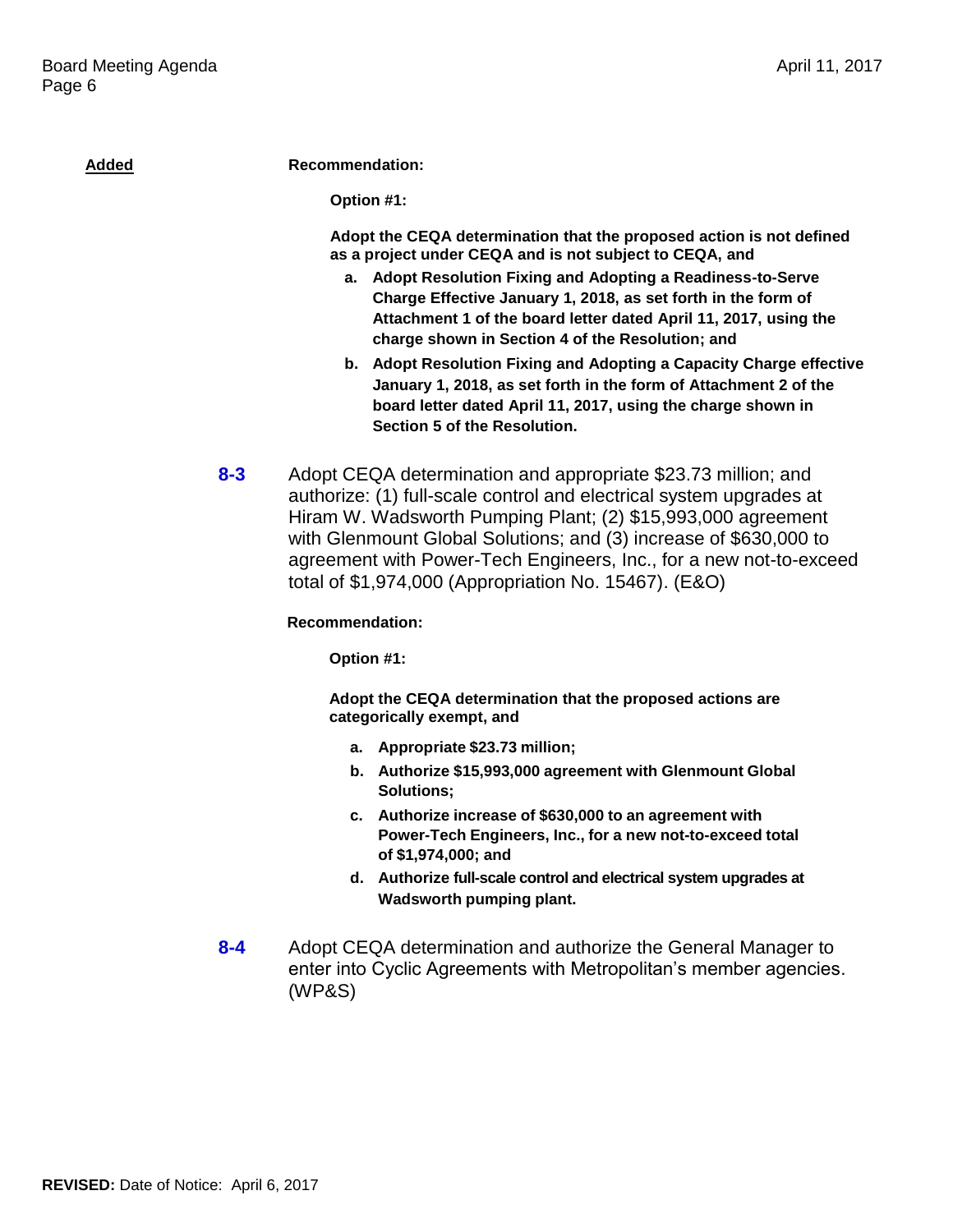**Recommendation:**

**Option #1:**

**Adopt the CEQA determination that the proposed action is exempt and not subject to CEQA, and**

**Authorize the General Manager to enter into Cyclic Agreements with Metropolitan member agencies consistent with the terms as set forth in Attachment 1 of the board letter dated April 11, 2017.**

**8-5** Adopt CEQA determination and appropriate \$1.5 million; and authorize agreement with the California Department of Water Resources for preliminary design of a water recovery project at Lake Perris (Appropriation No. 15402). (WP&S)

#### **Recommendation:**

**Option #1:**

**Adopt the CEQA determination that the proposed actions are categorically exempt, and**

- **a. Appropriate \$1.5 million in capital funds;**
- **b. Authorize agreement with DWR for preliminary design and environmental review of a proposed recovery system at Lake Perris; and**
- **c. Authorize preliminary design of a water conveyance pipeline to the Colorado River Aqueduct.**
- **Subject updated 8-6** Adopt CEQA determination, appropriate \$1.5 million, and authorize entering into a project agreement with the Sites Reservoir Joint Powers Project Authority for participation in the Sites Reservoir Phase 1 planning process for an amount not to exceed \$1.5 million. (WP&S)

**Added Recommendation:**

**Option #1:**

**Adopt the CEQA determination that the proposed action is not defined as a project under CEQA and is categorically exempt, and**

- **a. Authorize the General Manager to negotiate a project agreement amendment with the Sites Project Authority and other participants for participation in the Sites Reservoir Phase 1 process for an amount not to exceed \$1.5 million; and**
- **b. Appropriate \$1.5 million for Sites Reservoir Phase 1 based on reserving an option for 25,000 acre-feet of Class 1 water supply yield or 50,000 AF of Class 2 water supply yield, or a combination thereof.**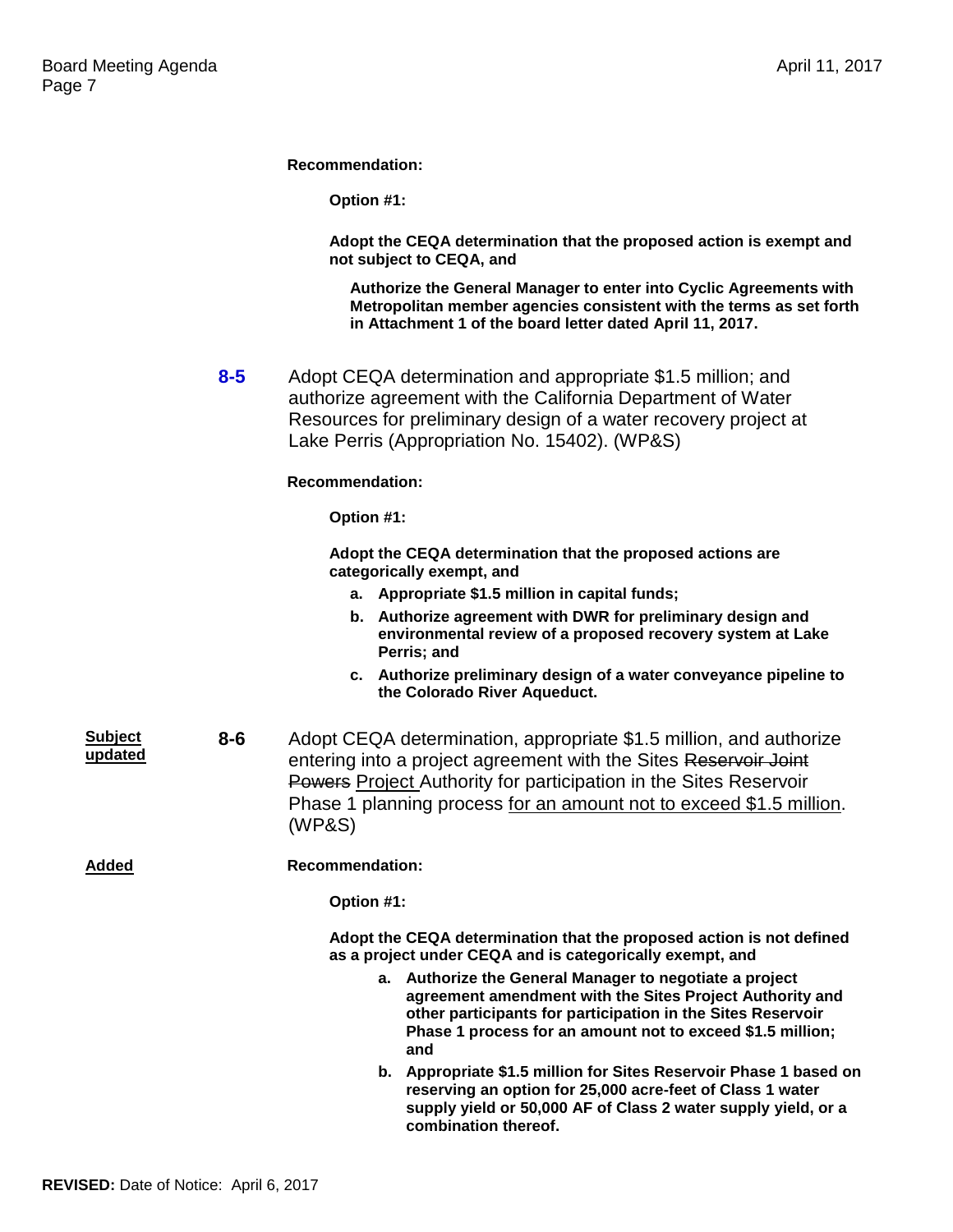**8-7** Adopt CEQA determination and express support for SB 231 (Hertzberg, D-Van Nuys) - Local Government: Fees and Charges. (C&L)

**Added Recommendation:**

**Option #1:**

**Adopt the CEQA determination that the proposed action is not defined as a project under CEQA, and**

**Authorize the General Manager to support SB 231 as described in the board letter dated April 11, 2017.**

**8-8** Adopt CEQA determination and express support for AB 1654 (Rubio D-Baldwin Park) – Urban Water Management Planning. (C&L)

**Recommendation:**

**Option #1:**

**Adopt the CEQA determination that the proposed action is not subject to CEQA, and**

**Authorize the General Manager to support AB 1654.**

**8-9** Adopt CEQA determination and express opposition to AB 472 (Frazier, D-Oakley) – Water Transfers: Idled Agricultural Land: Wildlife, Waterfowl, and Bird Nesting Habitat. (C&L)

**Recommendation:**

**Option #1:**

**Adopt the CEQA determination that the proposed action is not defined as a project under CEQA, and**

**Authorize the General Manager to express opposition to AB 472.**

### **9. BOARD INFORMATION ITEMS**

**None**